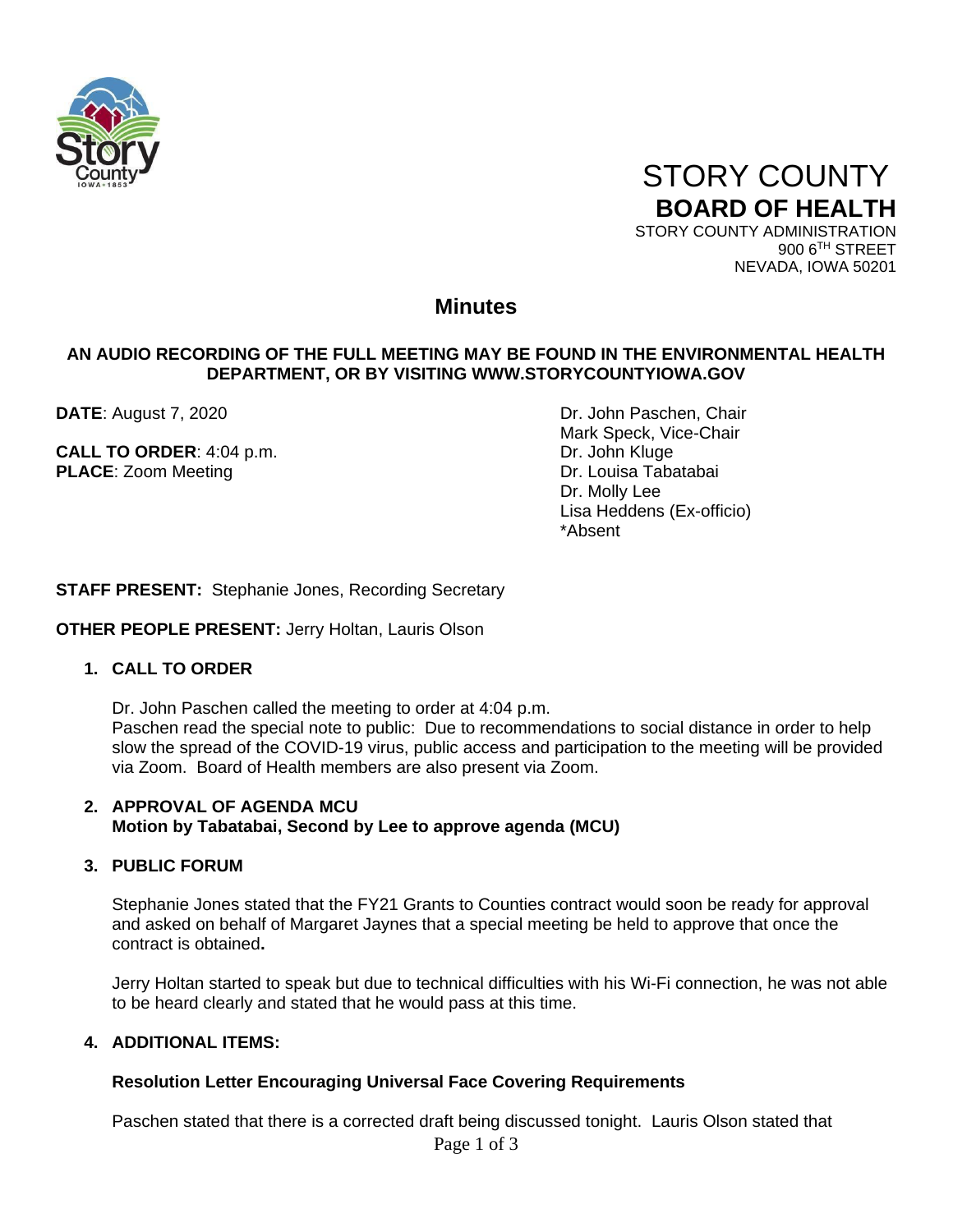

## STORY COUNTY **BOARD OF HEALTH**

STORY COUNTY ADMINISTRATION 900 6TH STREET NEVADA, IOWA 50201

Heddens had updated the Board of Supervisors that a face covering letter would be going to the BOS with a recommendation to pass a countywide face-covering ordinance. Olson stated she has been working on a draft resolution and since she was aware of an alternate opinion being available, she spent private funds and paid for a second legal opinion. Olson stated that based on the assessment from the privately paid for second opinion, as well as the way that Johnson County was able to mandate mask usage, that the Board of Health would need to be the ones to initiate an ordinance and forward to the Board of Supervisors for approval.

Ethan Anderson stated that what Olson is referring to is the way that the Johnson County Attorney interpreted the code section allowing them to adopt the mandate. Anderson has a different interpretation, which is more in line with the Iowa Attorney General's interpretation giving the power to the governor. Anderson stated that it is not appropriate to discuss today in any depth since it is not on the agenda.

Paschen asked if it is still necessary to approve the resolution letter requesting that all municipalities within the county adopt a resolution requiring face coverings. Anderson stated that the letter is a good letter and has no issue with the letter being approved and published for the public to see and take action.

Paschen read the Face Covering Resolution letter for the record and asked for discussion.

Tabatabai stated she likes the letter and feels it is ready to be adopted and sent on.

Speck asked if each municipality would need to individually take action. Paschen stated that the letter provides guidance and support for cities that wish to adopt a face-covering requirement.

#### **Motion by Kluge, Second by Tabatabai to approve the Resolution Letter Encouraging Universal Face Covering Requirements. (MCU)**

#### **5. COMMENTS**

.

- Deb Schildroth stated that the Ames City Council would be discussing at the next meeting information about determining what factors that would need to be considered to implement a mask mandate if given the authority from the Governor.
- Paschen thanked Lee for her assistance with writing the letter.
- Kluge stated that he had seen information about approval being required from the Board of Health for the NCAA sports. Paschen asked Kluge to look for additional information and a special meeting could be called if approval is required.
- Jones stated that if Jerry Holtan had a comment that he would like the Board of Health to hear that he could contact her and she would forward the message on to the Board. Speck stated that Jerry Holtan contacted him and he had planned to ask for information about contact tracing. Speck is going to contact Les White for further information about contact tracing and will share with Holtan.